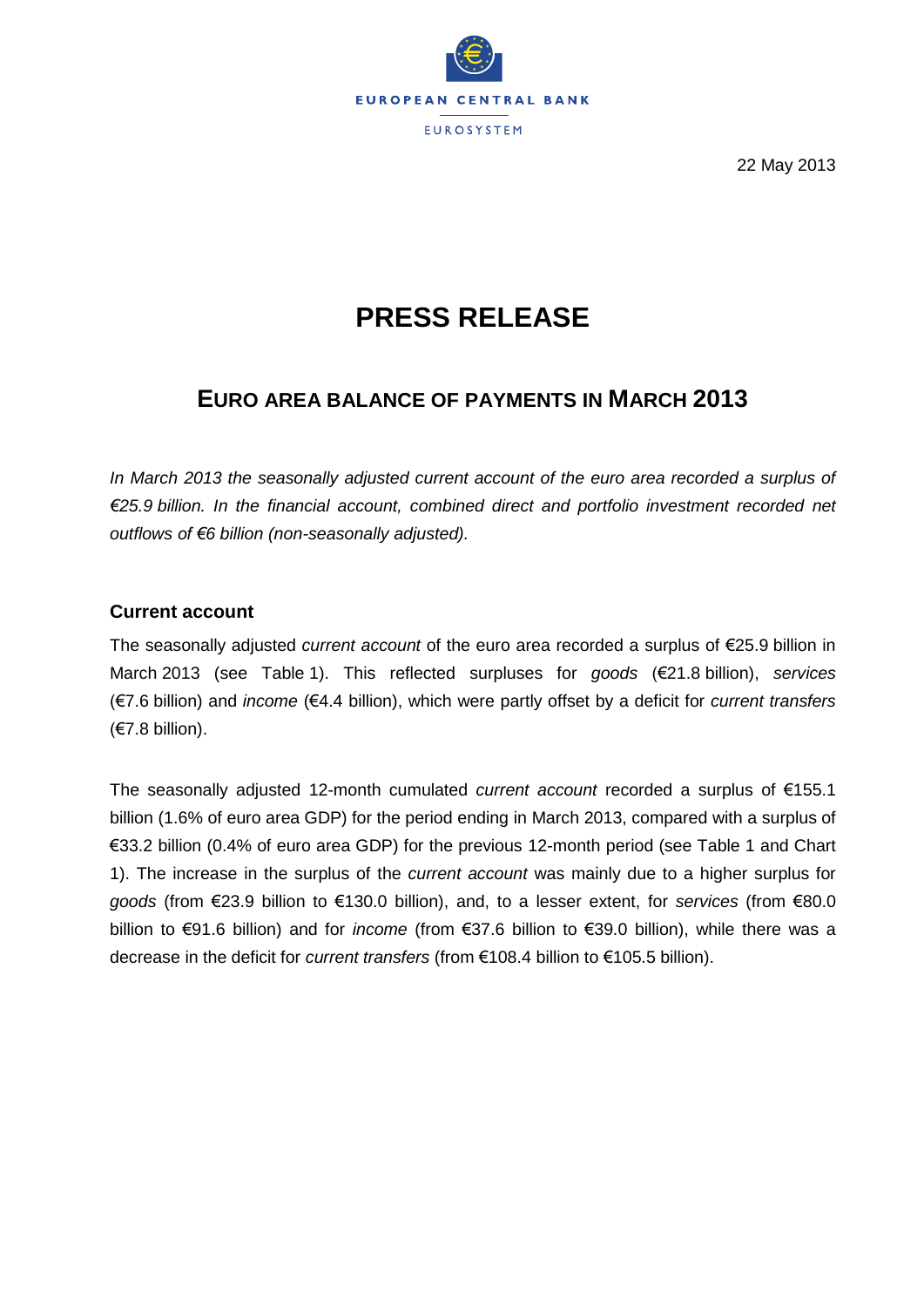

#### **Financial account**

In the financial account (see Table 2), *combined direct and portfolio investment* recorded net outflows of €6 billion in March 2013, reflecting net outflows for *direct investment* (€14 billion) and net inflows for *portfolio investment* (€8 billion).

The net outflows for *direct investment* resulted from net outflows for *other capital (*mostly *intercompany loans)* (€14 billion).

In *portfolio investment,* the net inflows of €8 billion were accounted for by net inflows for *debt instruments*, mainly *bonds and notes* (€6 billion). The net inflows for *debt instruments* were spread equally between net purchases of euro area securities by non-euro area residents and net sales of foreign securities by euro area residents (€4 billion each). The net flows for *equity*  were fairly balanced, reflecting net purchases of euro area securities by non-euro area residents (€27 billion) and net purchases of foreign securities by euro area residents (€26 billion).

The *financial derivatives* account recorded net inflows of €3 billion.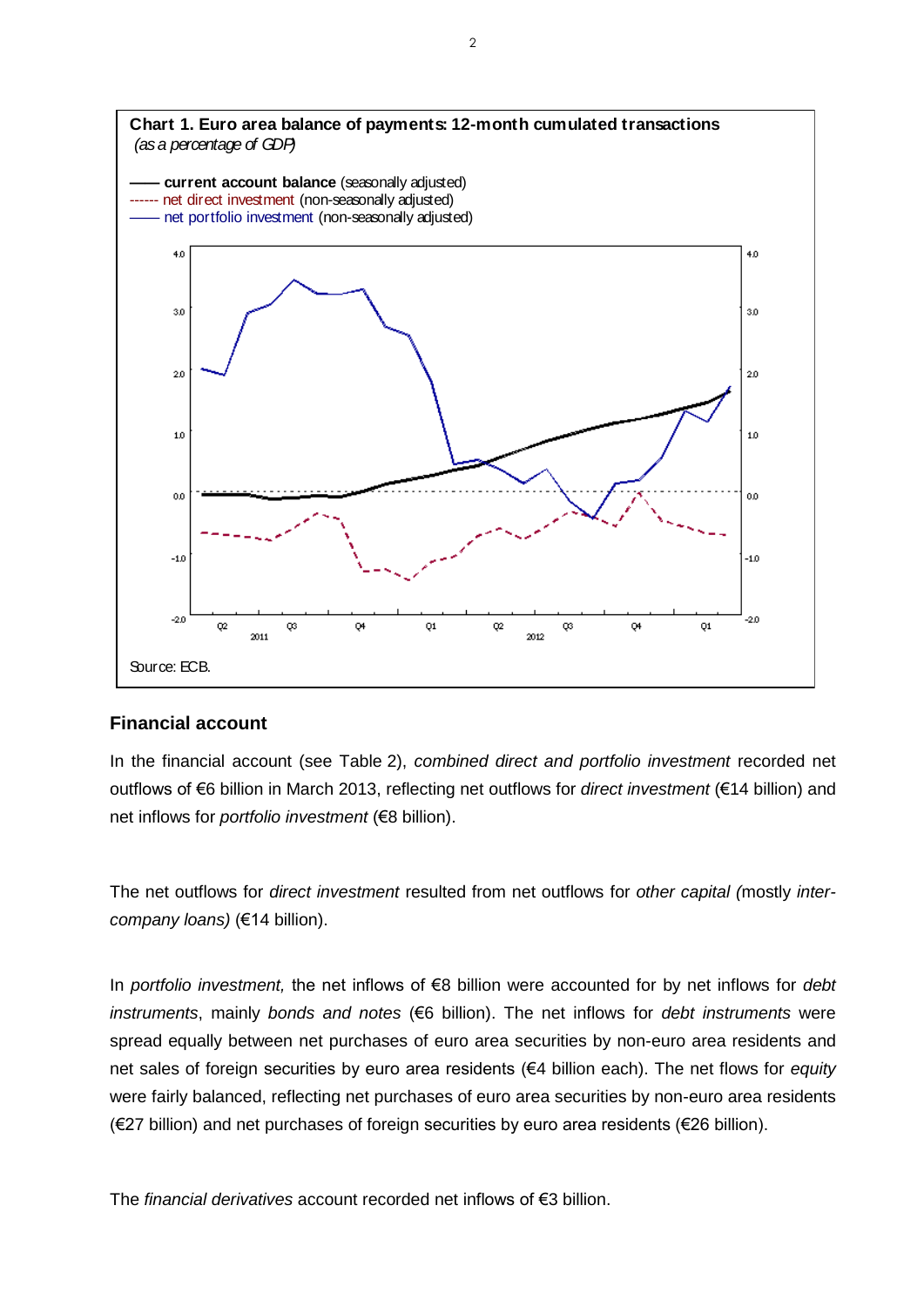*Other investment* recorded net outflows of €24 billion, reflecting net outflows for *other sectors* (€35 billion), which were partly offset by net inflows for the *Eurosystem* (€6 billion), for *MFIs (excluding the Eurosystem)* (€5 billion) and for *general government* (€1 billion).

The [Eurosystem's stock of](http://www.ecb.europa.eu/stats/external/reserves/html/index.en.html) *reserve assets* increased by €16 billion in March 2013 (from €672 billion to €688 billion), mainly on account of an increase in the market price of gold. Transactions (excluding valuation effects) in March 2013 contributed to a decrease of €2 billion.

In the 12-month period up to March 2013, *combined direct and portfolio investment* recorded cumulated net inflows of €96 billion, compared with net outflows of €58 billion for the period up to March 2012. This was the result of an increase in the net inflows for *portfolio investment* (from €42 billion to €162 billion) and a decrease in the net outflows for *direct investment* (from €99 billion to €66 billion).

#### **Data revisions**

This press release incorporates revisions to the data for February 2013. These revisions have not significantly altered the figures previously published for the *current*, *capital* and *financial accounts.*

## **Additional information on the euro area balance of payments and international investment position**

*In this press release, the seasonally adjusted current account refers to working day and seasonally adjusted data. Data for the financial account are not working day or seasonally adjusted.*

*In line with the agreed allocation of responsibilities, the European Central Bank compiles and disseminates monthly and quarterly balance of payments statistics for the euro area, whereas the European Commission (Eurostat; see news releases for "Euro-indicators") focuses on quarterly and annual aggregates for the European Union. These data comply with international standards, particularly those set out in the IMF's Balance of Payments Manual (fifth edition). The aggregates for the euro area and the European Union are compiled consistently on the basis of transactions and positions vis-à-vis residents of countries outside the euro area and the European Union respectively.*

*A complete set of updated euro area balance of payments statistics (including a quarterly geographical breakdown for the main counterparts) and international investment position statistics is available in the "Statistics" section of the ECB's website under the headings ["Data](http://www.ecb.europa.eu/stats/services/latest/html/index.en.html)*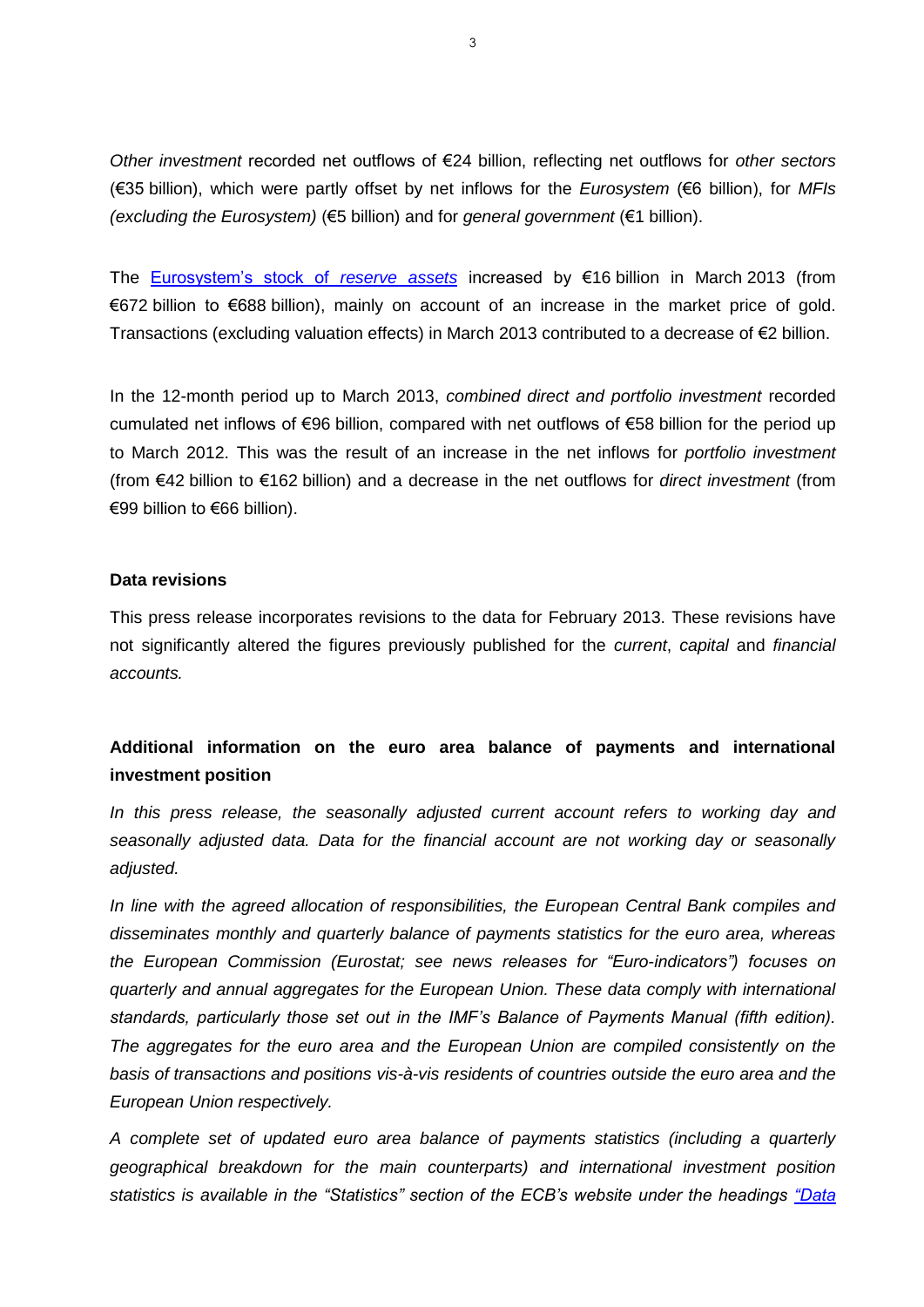*services"/"Latest monetary, financial markets and balance of payments statistics". These data, as well as historical euro area balance of payments time series, can be downloaded from the [ECB's Statistical Data Warehouse \(SDW\).](http://sdw.ecb.europa.eu/browse.do?node=2018790) Data up to March 2013 will also be published in the June 2013 issues of the ECB's Monthly Bulletin and the Statistics Pocket Book. [Detailed](http://www.ecb.europa.eu/stats/external/balance/html/index.en.html)  [methodological notes](http://www.ecb.europa.eu/stats/external/balance/html/index.en.html) are available on the ECB's website. The [next press release](http://www.ecb.int/events/calendar/statscal/ext/html/stprbp.en.html) on the euro area monthly balance of payments will be published on 21 June 2013.*

*The ECB will start publishing, at the end of 2014, the euro area balance of payments and international investment positions statistics in accordance with its [Guideline ECB/2011/23,](http://www.ecb.europa.eu/ecb/legal/1005/1022/html/index.en.html) which adheres to the sixth edition of the IMF Balance of Payments and International Investment Position Manual (BPM6). More detailed information is available on a dedicated [webpage.](http://www.ecb.europa.eu/stats/external/bpm6/html/index.en.html)*

#### **Annexes**

Table 1: Current account of the euro area

Table 2: Monthly balance of payments of the euro area

#### **European Central Bank**

Directorate General Communications and Language Services Press and Information Division Kaiserstrasse 29, D-60311 Frankfurt am Main Tel.: +49 69 1344 7455, Fax: +49 69 1344 7404 Internet: http://www.ecb.europa.eu **Reproduction is permitted provided that the source is acknowledged.**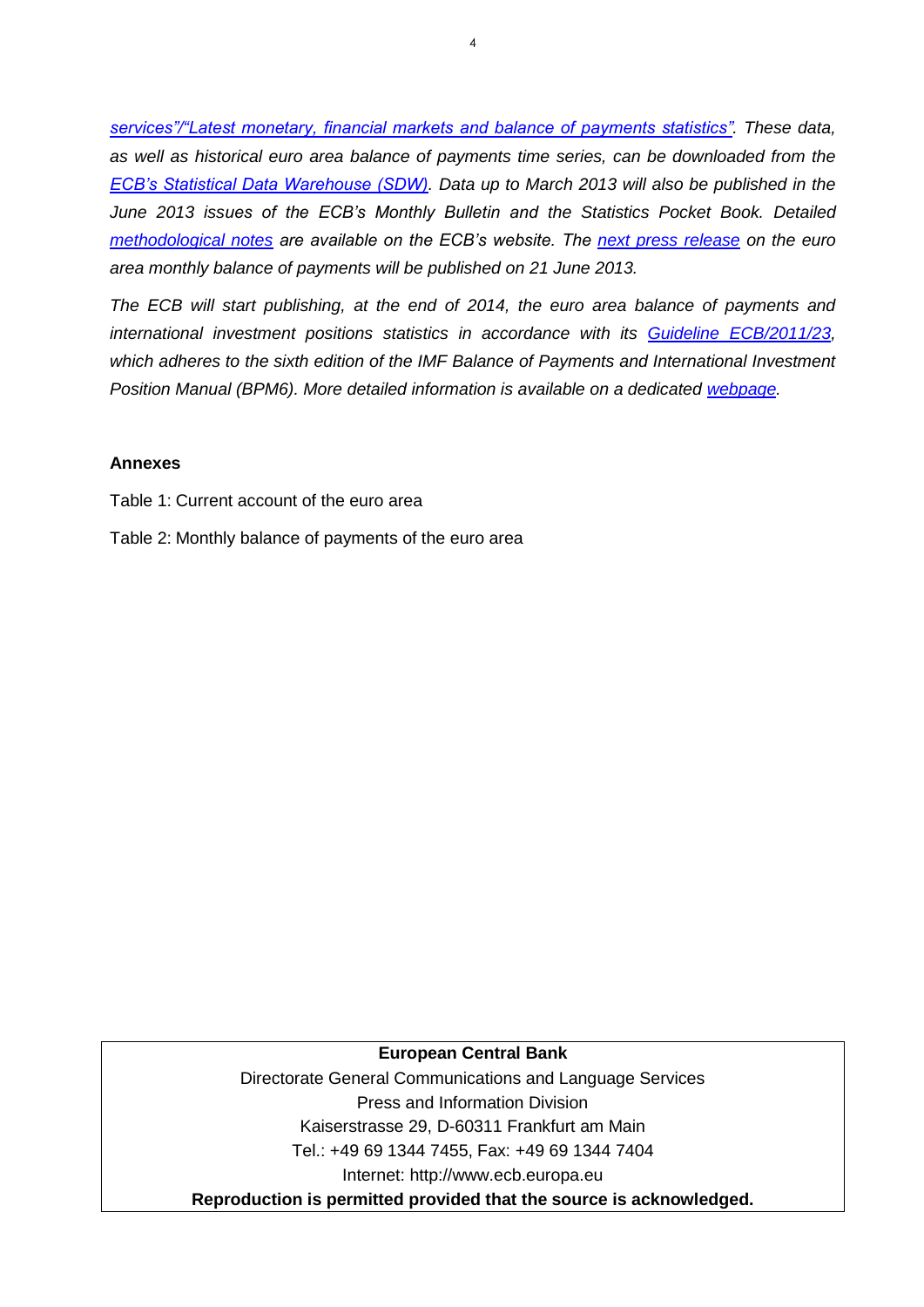### **Table 1: Current account of the euro area**

#### (EUR billions unless otherwise indicated; transactions; working day and seasonally adjusted data)

|                                  | <b>Cumulated figures</b><br>for the 12-month<br>period ending | 2012      |        |        |        |        |        |        |        |        | 2013   |        |        |        |
|----------------------------------|---------------------------------------------------------------|-----------|--------|--------|--------|--------|--------|--------|--------|--------|--------|--------|--------|--------|
|                                  | Mar. 2012                                                     | Mar. 2013 | Apr.   | May    | June   | July   | Aug.   | Sep.   | Oct.   | Nov.   | Dec.   | Jan.   | Feb.   | Mar.   |
| <b>CURRENT</b><br><b>ACCOUNT</b> | 33.2                                                          | 155.1     | 8.0    | 9.4    | 10.8   | 10.8   | 12.3   | 11.7   | 10.0   | 12.6   | 13.6   | 15.3   | 14.6   | 25.9   |
| Memo: as a percentage of GDP     | 0.4                                                           | 1.6       |        |        |        |        |        |        |        |        |        |        |        |        |
| Credit                           | 3.021.5                                                       | 3,162.0   | 261.3  | 263.8  | 265.0  | 260.2  | 267.8  | 266.5  | 262.1  | 261.2  | 262.5  | 262.1  | 261.3  | 268.3  |
| <b>Debit</b>                     | 2.988.4                                                       | 3.006.9   | 253.3  | 254.4  | 254.2  | 249.4  | 255.5  | 254.8  | 252.0  | 248.6  | 248.9  | 246.7  | 246.7  | 242.4  |
| Goods                            | 23.9                                                          | 130.0     | 6.6    | 8.9    | 8.6    | 7.6    | 11.2   | 9.9    | 9.5    | 10.5   | 12.5   | 11.4   | 11.5   | 21.8   |
| Credit (exports)                 | 1,816.8                                                       | 1,932.4   | 159.3  | 161.4  | 160.4  | 156.7  | 165.1  | 162.7  | 160.4  | 160.1  | 161.4  | 160.8  | 160.0  | 164.1  |
| Debit (imports)                  | 1,792.8                                                       | 1.802.4   | 152.7  | 152.5  | 151.7  | 149.1  | 153.9  | 152.8  | 150.9  | 149.6  | 148.9  | 149.4  | 148.5  | 142.4  |
| <b>Services</b>                  | 80.0                                                          | 91.6      | 8.2    | 7.4    | 7.6    | 7.7    | 7.4    | 7.3    | 7.3    | 7.1    | 7.6    | 8.2    | 8.4    | 7.6    |
| Credit (exports)                 | 590.8                                                         | 629.4     | 52.2   | 51.7   | 53.2   | 52.2   | 52.5   | 52.6   | 52.0   | 52.4   | 52.8   | 51.8   | 52.9   | 53.1   |
| Debit (imports)                  | 510.8                                                         | 537.8     | 44.0   | 44.4   | 45.6   | 44.5   | 45.1   | 45.3   | 44.7   | 45.3   | 45.2   | 43.6   | 44.5   | 45.5   |
| <b>Income</b>                    | 37.6                                                          | 39.0      | 2.4    | 2.5    | 3.5    | 4.1    | 3.0    | 3.4    | 2.0    | 3.6    | 2.2    | 4.5    | 3.5    | 4.4    |
| Credit                           | 517.9                                                         | 498.7     | 41.4   | 42.6   | 43.2   | 42.9   | 42.1   | 42.8   | 41.4   | 40.4   | 40.0   | 40.5   | 39.9   | 41.5   |
| <b>Debit</b>                     | 480.4                                                         | 459.7     | 39.0   | 40.1   | 39.7   | 38.9   | 39.1   | 39.4   | 39.3   | 36.8   | 37.8   | 36.0   | 36.5   | 37.1   |
| <b>Current transfers</b>         | $-108.4$                                                      | $-105.5$  | $-9.2$ | $-9.4$ | $-9.0$ | $-8.5$ | $-9.3$ | $-8.9$ | $-8.8$ | $-8.5$ | $-8.6$ | $-8.7$ | $-8.8$ | $-7.8$ |
| Credit                           | 96.0                                                          | 101.5     | 8.4    | 8.1    | 8.2    | 8.4    | 8.1    | 8.4    | 8.3    | 8.3    | 8.4    | 8.9    | 8.5    | 9.6    |
| Debit                            | 204.4                                                         | 207.1     | 17.6   | 17.5   | 17.2   | 16.9   | 17.4   | 17.3   | 17.1   | 16.9   | 17.0   | 17.7   | 17.2   | 17.4   |

Source: ECB.